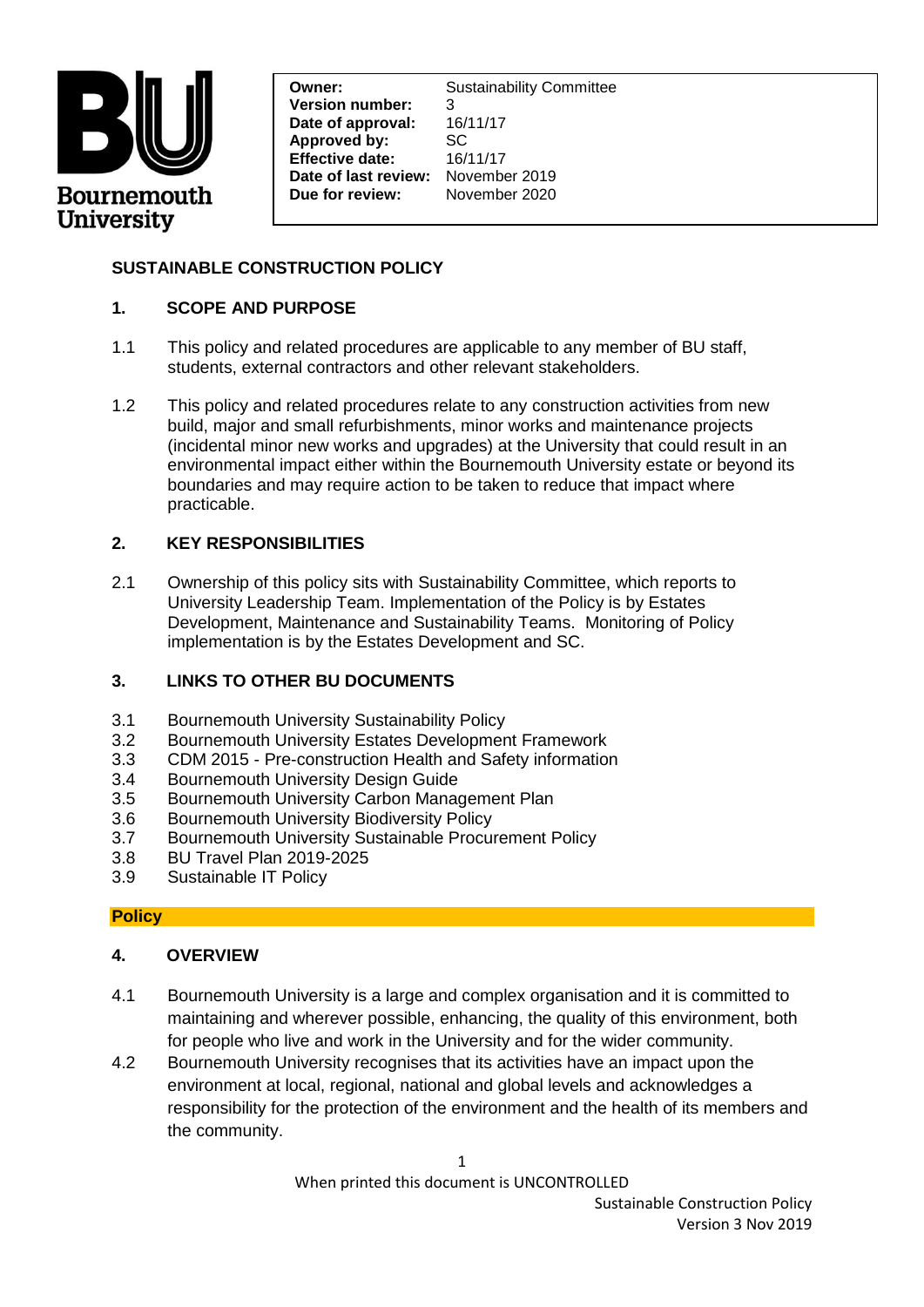- 4.3 Sustainability is one of the key outcomes of BU2025 strategic plan and will be delivered through the leadership and impact actions to enhance its position as a sustainable organisation and manage the environmental impact of its actions.
- 4.4 As part of this commitment the University recognises the need to improve the sustainability of its construction projects.
- 4.5 The following thresholds will be applied to projects based on their construction value:

| New build/refurbishment                  | <b>Standard</b>                              |
|------------------------------------------|----------------------------------------------|
| New Build                                | <b>BREEAM 'Excellent' with consideration</b> |
|                                          | of achieving 'Outstanding'                   |
| Major refurbishment (£1M+)               | Certificated Ska 'Gold' or BREEAM            |
|                                          | Refurbishment and Fit-Out 'Very Good'        |
|                                          | with consideration of achieving              |
|                                          | 'Excellent'                                  |
| Small refurbishment (£250k - £1M)        | Non Certified Mini Ska or BREEAM 'Very       |
|                                          | Good'                                        |
| Minor works/Maintenance projects (£25k - | <b>BU Design Standard</b>                    |
| £250k)                                   |                                              |

The decision to proceed with the particular scheme and rating (BREEAM/Ska) will be made following a feasibility stage cost and benefits analysis and a review between the Project Manager and Sustainability/Energy Manager.

4.6 This Policy forms part of BU's contribution to achieving the UN Sustainable Development Goals.

## **5. AIMS**

The University is committed to:

- 5.1 Managing its estate to minimise harm to the environment and seek opportunities for enhancement;
- 5.2 Providing a high quality work and study environment to support the health and wellbeing of staff and students;
- 5.3 Maintaining existing buildings and infrastructure to provide world class facilities to support the business.

## **6. OBJECTIVES**

Bournemouth University will consider the sustainability implications of building materials, construction activities and building operations, and will undertake all construction activities for new build, major and small refurbishments, minor works and maintenance projects (incidental minor new works and upgrades) in line with the following principles:

- 6.1 Specifications should consider economic, social and environmental issues;
- 6.2 Environmental risks should be identified and managed to minimise and mitigate any negative impacts and seek opportunities for enhancement;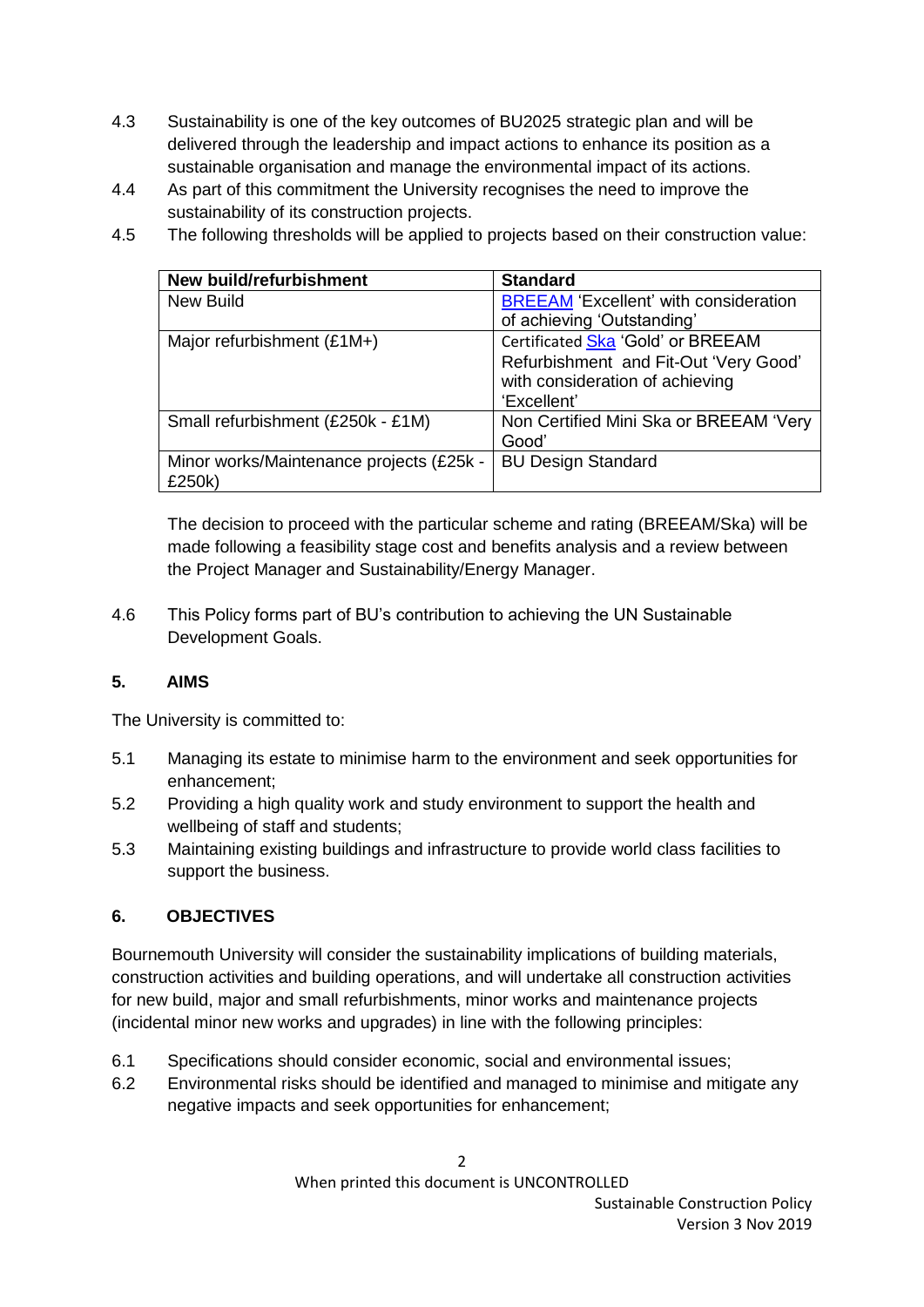- 6.3 The mean-lean-green philosophy should be used to inform the design, minimising the demand for resources, providing efficient strategies and deploying renewable solutions to minimise residual carbon emissions;
- 6.4 All activities should wherever possible contribute towards the University's 40% carbon reduction target by 2020/21 and the 50% reduction target by 2025/26, against a 2005/06 baseline;
- 6.5 A member of the Sustainability team is to be consulted on all construction activities to advise on sustainability risks and opportunities against a broad range of social, environmental and economic issues.;
- 6.6 A Soft Landings philosophy and process should be implemented assuring early stakeholder involvement;
- 6.7 A commissioning and handover process should be agreed with stakeholder engagement in line with the Soft Landings principles;
- 6.8 Facilities should be designed for flexibility where possible to allow ease of changes to use in the future;
- 6.9 Design and operation must be informed by climate change adaptation measures;
- 6.10 Incorporate the principles of Sustainable Laboratories (S-Lab), where appropriate, in the design and operation of wet laboratories to deliver energy and water savings;
- 6.11 All construction activities will have a suitable Site Waste Management Plan and will seek to design out waste both during construction and from the useful life of the building;
- 6.12 Contractors involved in construction projects should have an Environmental Management System, ideally certified by an UKAS or equivalent body accredited company to ISO14001:2015 or equivalent;
- 6.13 Ensure that environmental and socio economic credentials are considered in the supply chain appraisal process;
- 6.14 Promote the minimisation of waste, maximisation of recycling and re-use products and achieve a 95% recycling target and zero waste to landfill (unless there are good reasons why this is not achievable) for projects below £2M in construction value;
- 6.15 Consideration should be given to the use of materials with recycled content;
- 6.16 All construction activities should preserve and enhance biodiversity seeking to achieve an increase in net ecological value where possible, and mitigate any impact on wildlife and habitats;
- 6.17 Minimise use of non-renewable natural resources and support the use of sustainable sources, including FSC or equivalent accredited timber;
- 6.18 Actively seek opportunities for off-site prefabrication of building elements;
- 6.19 Seek to use non-toxic materials and refrigerants with a low Global Warming Potential;
- 6.20 Give preference to local materials suppliers and sub-contractors where practicable;
- 6.21 The design of all projects must take account of the health, safety, wellbeing, accessibility and equality of the building users;
- 6.22 Encourage contractors and their supply chains to minimise the environmental impact of their transport arrangements;
- 6.23 The design of all projects must take account of active travel requirements;
- 6.24 All project leaders will engage with and clarify any special requirements with major building stakeholders to ensure they are aware of the proposed works;

When printed this document is UNCONTROLLED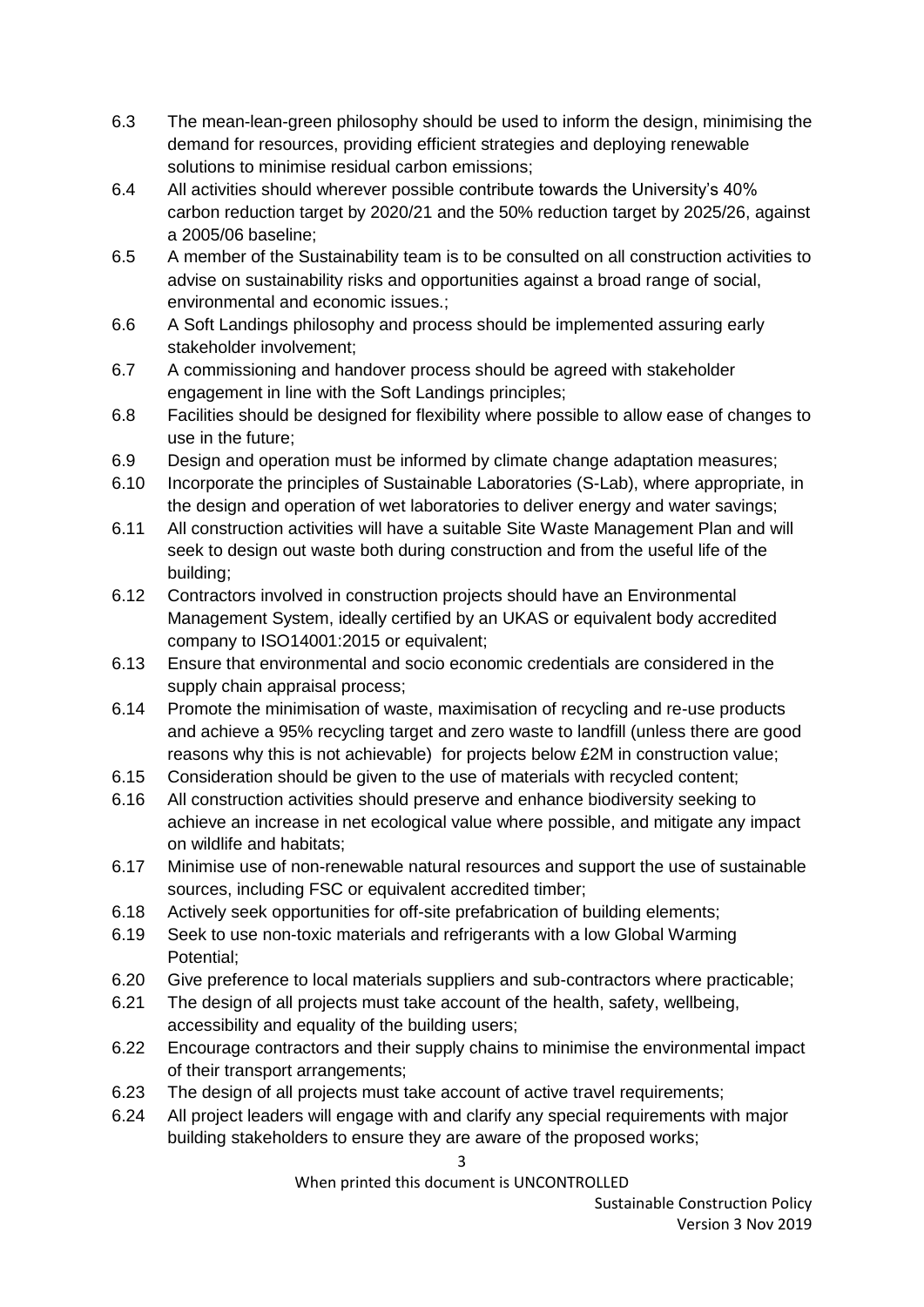- 6.25 All projects, where appropriate, are to provide and/or update a Building Users guide to educate occupants on how to use the building and training will be provided to confirm the principles of sustainable design and construction and to promote in use energy saving measures;
- 6.26 Communicate this policy to all designers and the principal contractor and enhance the awareness of our staff and our suppliers of the relevant environmental and social impacts of building works.

The following apply to projects with a construction value of over £2M:

- 6.27 All new buildings should achieve an Energy Performance Certificate (EPC) rating of 'A';
- 6.28 Whole Life Costing should be considered including running and disposal costs, as well as the initial purchase price;
- 6.29 All new building's design will use the latest CIBSE weather sets and TM49 for probabilistic weather information, using Bournemouth temperature data and the BS EN 12056-3:2000 for drainage systems to take account of the impact of climate change on temperature and rainfall;
- 6.30 All projects are to achieve a 97% reuse/recycling target and zero waste to landfill;
- 6.31 All projects are to have a TM54 assessment at the design stage to estimate annual operational energy use and the expected Display Energy Certificate (DEC) rating.
- 6.32 All buildings will be subject to a three year post occupancy optimisation programme to maximise the impact on the DEC score and with the aim of achieving a DEC 'A' at the end of this period without a detrimental impact on the building users.
- 6.33 All projects will have a post occupancy sustainability plan, including maintenance plan and seasonal commissioning.
- 6.34 A review to check the implementation and effectiveness of the Sustainable Construction Policy is to be carried out at each key stage of work.

#### **Procedures**

#### **7. PROCEDURES**

7.1 This Policy forms part of Bournemouth University's Environmental and Energy Management System.

#### **General**

#### **8. REVIEW**

- 8.1 Estates will communicate this Policy and its outcomes to all stakeholders and review the Policy annually and update in accordance with good practice and national legislation;
- 8.2 Estates projects will be audited against this Policy to validate the commitments are being met and ensure corrective and preventative actions have been taken to drive continual improvement.